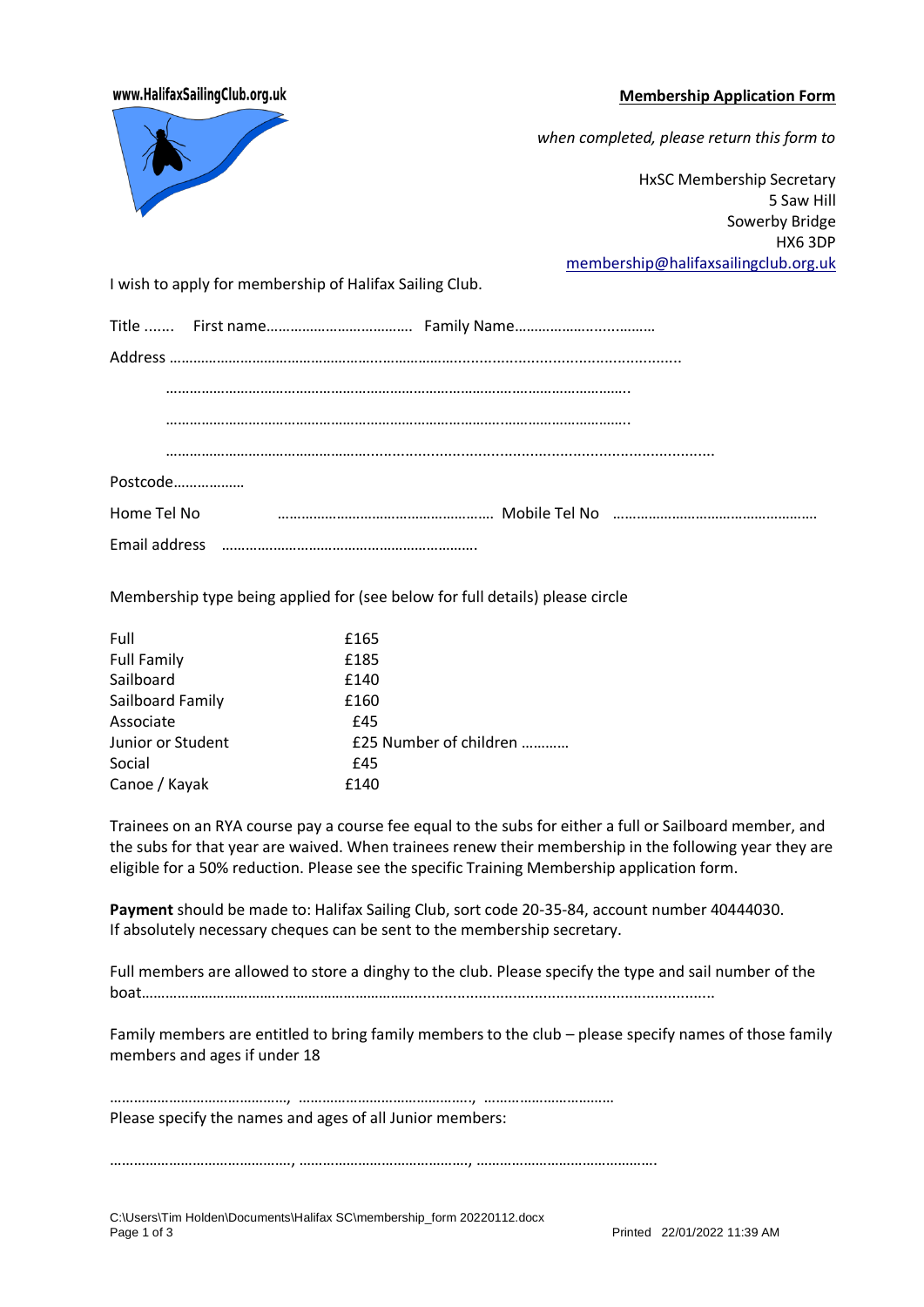## **Emergency information.**

Please supply contact details of someone you would like us to contact in case of emergency

Name……………………………

Phone number………………………………

Do you have any medical conditions or physical conditions that we should be aware of ?

#### ……………………………………………………………………………………………………………….

Do you consent to photographs and videos of you for training purposes and publishing on our website/Facebook etc: Yes / No

Please read the following and sign below to give your consent – (NB the term *craft* as used below refers to a sailing dinghy or windsurfer)

Sailing is by its nature unpredictable and therefore inherently involves an element of risk. By attending Halifax Sailing Club, I agree and acknowledge that:

- I am aware of the inherent element of risk involved in the sport and accept responsibility for the exposure of myself, any family members and craft to such inherent risk whilst at the club, afloat or ashore
- I accept responsibility for any injury, damage or loss to the extent caused by my own or family members' actions or omissions
- If I suffer, or have suffered, from any serious medical ailment, I will take the advice of my doctor before taking up dinghy sailing or sailboarding.
- My craft is in good order and myself and family members are fit to participate
- The Club only provides safety boat cover during organised racing and training sessions. This provision is limited to such assistance, particularly in extreme weather conditions, as can be practically provided in the circumstances and does not relieve myself and family members of our own responsibilities

In addition

- My craft is insured, with cover of at least £2,000,000 against third party claims
- I undertake to comply with the rules and bye-laws of the Club *\*\* (see below)*
- I undertake to fulfill my obligations to participate in the Duty Rota for safety boat coxes and race officers as required by the Club
- I consent to my contact details being made available to other Club members via the password protected page of the Club's website.
- I consent to my Emergency contacts details to be held securely on the club premises.

## Consent

I have checked the details the club holds for myself, made my subscription payment as indicated and have read the above, acknowledging the stated risks and agreeing to the terms of club membership.

Signed....................................…............. Date ....................…

To be signed by the parent if Junior membership applies and the person is under 18yrs old.

\*\* *A copy of the Club Rules, incl Bye-Laws, can be downloaded from the Members' Section of the club website.*